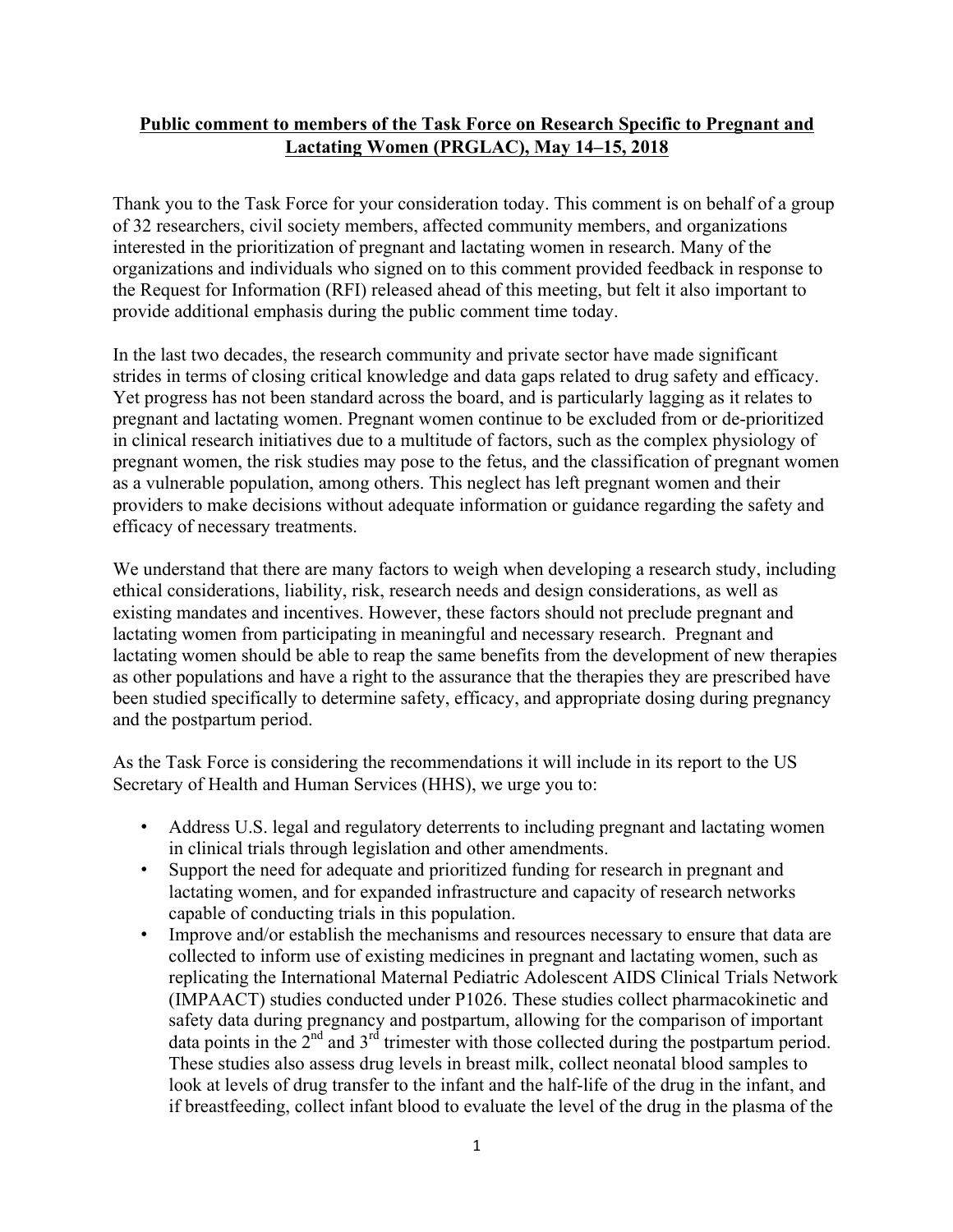during pregnancy, and when administered with hormonal contraceptives. breastfeeding infant. P1026 evaluates the pharmacokinetics and safety of antiretroviral drugs when used alone and when co-administered with anti-tuberculosis medicines

- Develop a regulatory framework and guidance to ensure that moving forward, for new therapies under development, safety and other data necessary to inform use in pregnant and lactating women are not left to post-marketing evaluations.
- individuals, such as HIV and TB. This includes allowing non-pregnant individuals who • Allow for the inclusion of pregnant women in phase III trials that are studying drugs for use in treating serious medical conditions that occur in both pregnant and non-pregnant become pregnant to continue on investigational therapies with informed consent and careful follow-up in order to collect data on safety and pregnancy outcomes. At the very least, women who are required to cease use of the study drug when pregnancy is recognized should be followed throughout pregnancy to monitor maternal and pregnancy outcomes.
- help shift researcher mindsets from assumed exclusion to presumed inclusion. • Implement study and/or data requirements specific to pregnant and lactating women to
- treat serious conditions in women who become or are already pregnant, such as the Antiretroviral Pregnancy Registry (APR). • Finally, establish disease-focused registries to complement clinical research initiatives and help capture opportunistic and longer-term data and outcomes for therapies used to

Antiretroviral Pregnancy Registry (APR).<br>On behalf of the 32 organizations and individuals who signed on to this public comment, we want to thank the Task Force for their work on this issue, and everyone today for their time and consideration.

## **\*This public comment has been endorsed by the following organizations and individuals:**

## **Organizations**

 International Community of Women Living with HIV, East Africa Elizabeth Glaser Pediatric AIDS Foundation (EGPAF), Washington, D.C., USA Treatment Action Group (TAG), New York, USA AVAC, New York, USA Babes Network, YWCA Seattle, Washington, USA Bailey House, Inc., New York, USA Blossom Trust, India Global Media Foundation, West Africa International AIDS Society (IAS), Switzerland John Snow Inc., Massachusetts, USA Kids & Teens Resource Center, Nigeria TB Proof, South Africa Tuberculosis and Pregnancy Research Working Group (TBPWG), USA The Sentinel Project on Pediatric Drug-Resistant TB, Massachusetts, USA Women and Youth Development Initiative (WOYODEV), Nigeria

## **Individuals**

Alora Gale-Schreck, Babes Network, Washington, USA